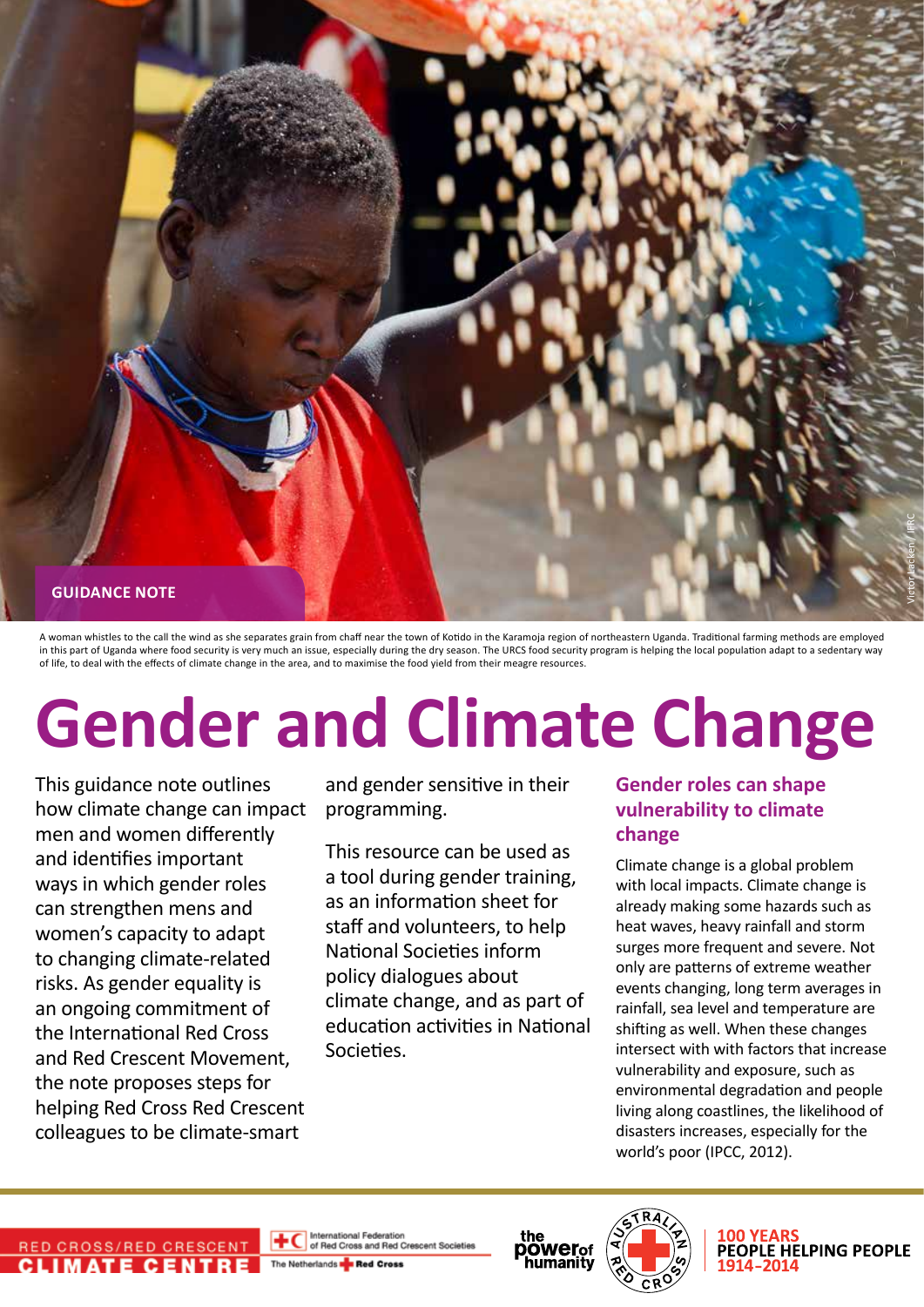

Kiribati, May 2013, Eita village, Atanga station. Mathew Matang, 55. 5 children (2 boys, 3 girls). He has been living on this land for more than 30 years. He owns a car workshop and stocks all the old car behind his workshop. For now several years the water is coming in land and the cars are polluting the water. The well he had in his backyard was also contaminated by sea water, he uses it now as a septic tank.

These risks are set to increase into the future and have the potential to limit the effectiveness of development efforts. Impacts may include coastal erosion, food insecurity, increased flooding, enhanced prevalence of diseases, dwindling water resources and loss of biodiversity, including fisheries (IPCC, 2014).

Vulnerability to climate change is socially differentiated; that is, the causes of women and men's vulnerability to climate change are many and varied (see Boxes 1 & 2). Gender intersects with social, cultural and economic inequalities to create this vulnerability. In many parts of the world, women's unequal access to resources, education, legal protection, decision-making and power make them more vulnerable to the impacts of climate change. For example, lower levels of education and literacy of some women can limit their ability to access important information and support in order to prepare for disasters or adapt to longer-term climate change.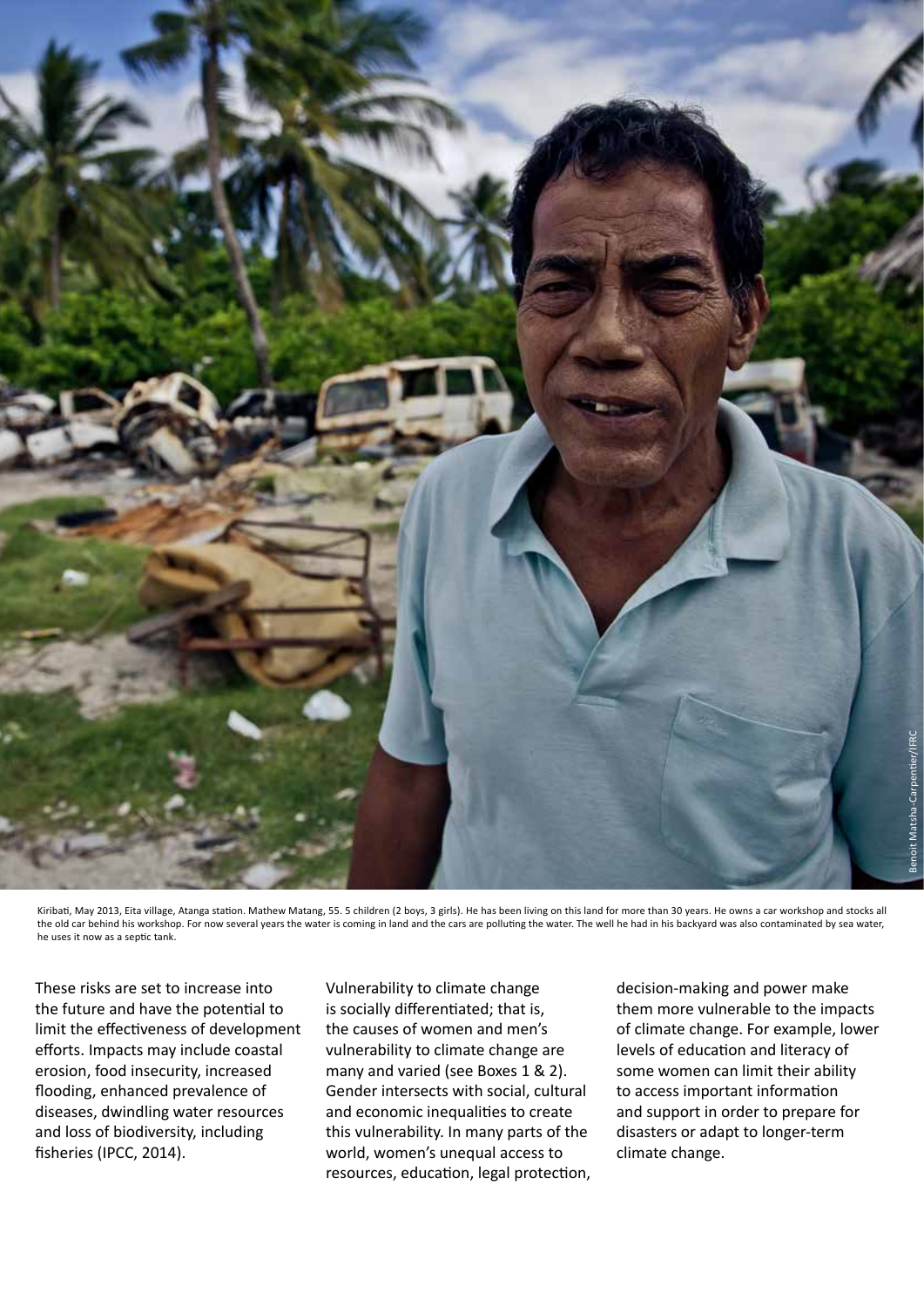### **A closer look at gender and climate change**

Examples of differential vulnerability

# **Women and girls**

In their multiple roles as food producers and providers, as guardians of health, and as caregivers, climate related hazards such as drought and erratic rainfall can further burden women.

Girls are more likely to be withdrawn from school in times of stress. As climate change may increase women's work loads, girls may be withdrawn from school in order to carry out extra household tasks. A lack of education can further intensify their long term vulnerability.

Cultural stigmas in some places can mean that women are not taught life saving skills like how to swim and climb trees. This can leave women more vulnerable during a flood as these survival skills are traditionally only taught to men. More floods due to climate change may mean even higher fatalities of women and girls unless this gender sensitive vulnerability is addressed.

Violence from intimate partners and male family members can escalate during emergencies. This tends to increase as the crisis worsens, and men have lost their jobs and status – particularly in communities with traditional gender roles, and where family violence is normalised.

As natural disasters become more frequent, the number of women in displacement camps may increase. Women in such camps, especially women living alone, are vulnerable to sexual violence.

Limited access to and understanding of information and influence on decision making processes limit the capacity of women to prepare and respond to adverse impacts of climate change. Women and girls are at risk for sexually transmitted diseases and unwanted pregnancies due to sexual assault in times of emergency. Lack of health infrastructure can mean they can't access adequate medical treatment or reproductive health options.

## **Men and boys**

As agricultural activities such as farming and fishing become more difficult due to climate change in some places, men may have to move away from home and into cities to find work.

Notions of masculinity can compel men and boys to take more risks and as a result, men's mortality in times of disaster is highest during an event.

Men are less likely than women to seek out help and change habits. Because of the high uncertainties involved in climate change, reducing vulnerability requires experimenting with new strategies and those unwilling to change response to new information will be less successful in adaptation.

Men may not have knowledge of accurate or current information on climate change impacts in 'domestic' arenas, such as availability of drinking water or quality of crops being used for cooking. There may be social barriers in place for men to collect and update this information. Limited access to such information can impact the quality of decision making and planning, and results in less appropriate programs for the community.

As natural disasters become more frequent, communities may experience repeated temporary evacuations. In periods of evacuation or crises, many of the social norms guiding behaviour are broken and there is an increase in stress, fear and frustration. Men often exhibit an increase in violent or risk taking behaviour which impacts upon those around them.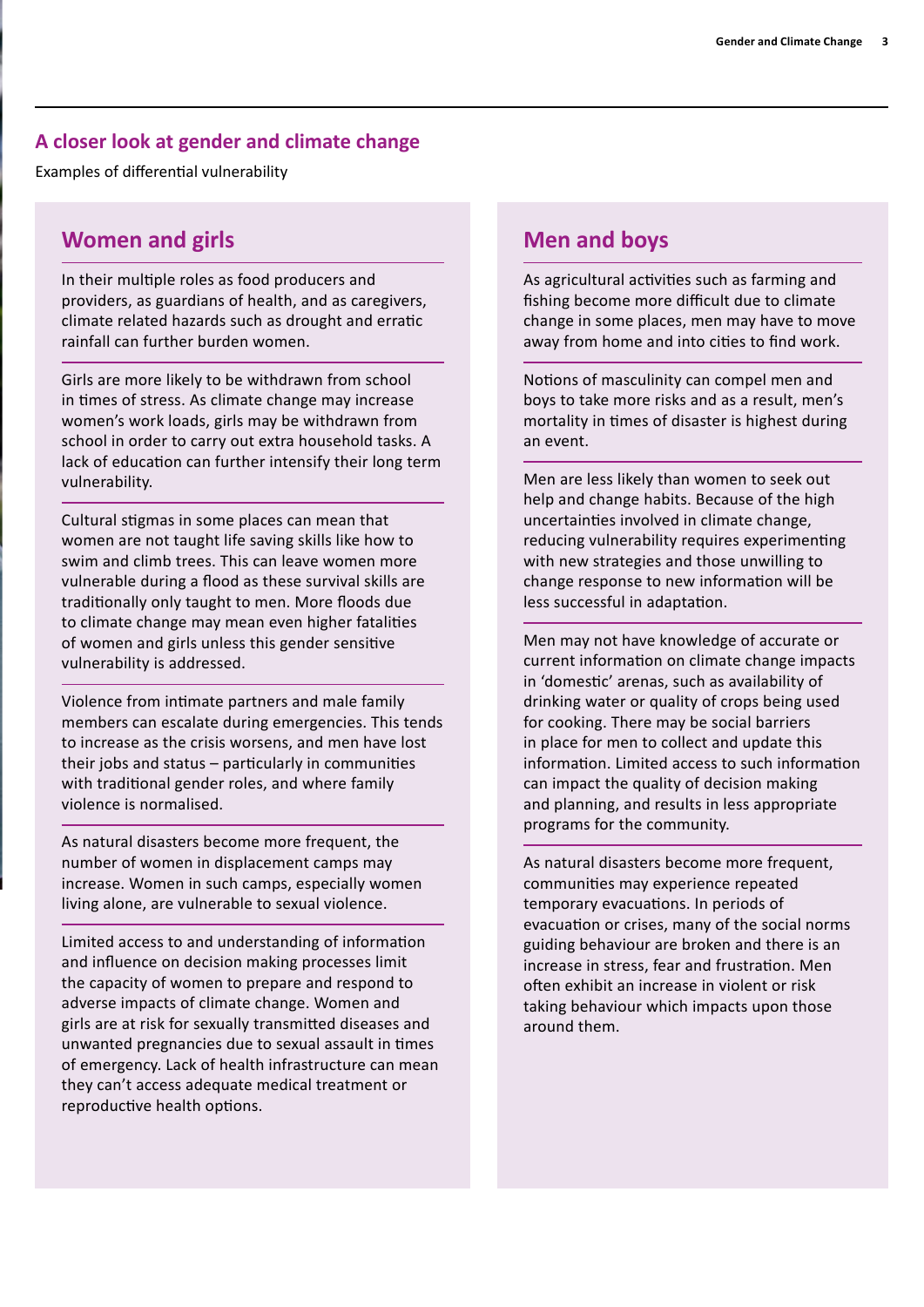

Heavy rainfall and "dzud" events are projected to increase in Mongolia due to climate change.

#### **The Resilience of Women**

While it is evident that some women will be more vulnerable to climate change, it is also important to note that women are key actors in implementing positive change. Experience shows us that when equipped with the proper resources, women have the power to help their families and entire communities prepare for disasters and the negative impacts of climate change. Women have a strong body of knowledge and expertise that can be used to address the implications of climate change. The skills, experience, and capacities of women need to be harnessed alongside those of men by those implementing 'climate smart' disaster risk reduction programs.

Of course men can also be champions for gender equality and promote the inclusion of women in key decisionmaking processes. Male champions

of gender equality work across many sectors to promote behavioural change (DFAT).

*Remember: It is important to consider that women are not a homogenous group; marital status, age and economic status can influence their particular needs and interests (IFRC 2003).*

# **Minimum standards for local climate-smart and gender sensitive disaster risk reduction**

Programs that include gender respond better to men and women's needs – climate smart programs are no different. Such programs can recognize the differential impacts of climate change on men and women, identify the issues and structures that can result in women's disempowerment and transform disadvantage.

**On the following page are some suggestions, including examples, for how you might consider gender while making your programmes more 'climate smart' at community and National Society levels. The climate smart activities come from the Red Cross Red Crescent Climate Centre's 'Minimum standards for local climatesmart disaster risk reduction'<sup>1</sup> . For more specific guidance on gender analysis and programming please refer to the Australian Red Cross gender guidance note series and the other valuable references listed below.**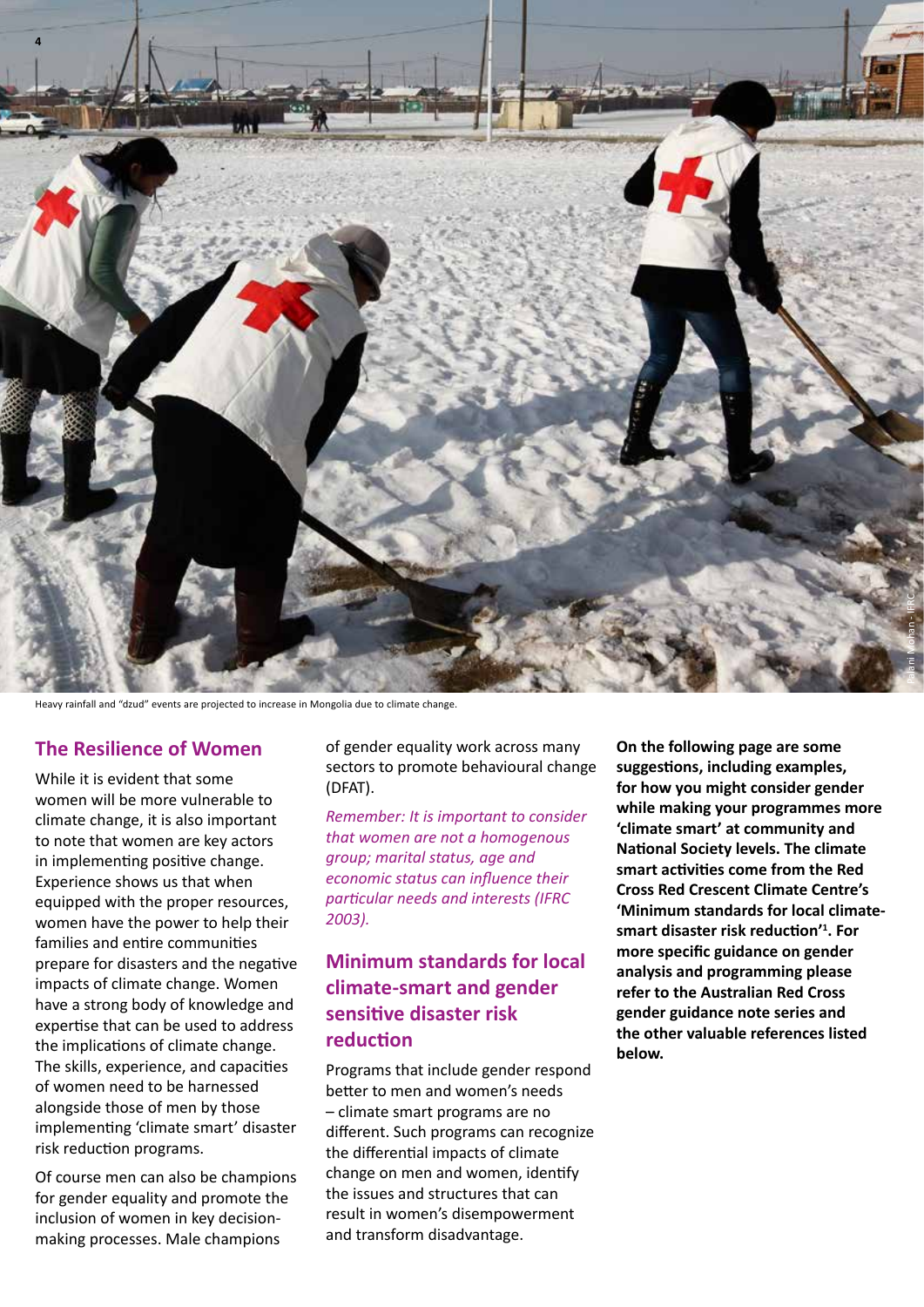## **Climate smart communities**

| 'Climate smart' activity                                                                                                                                                                              | <b>Examples of gender sensitive approaches</b>                                                                                                                                                                                                                                                                                                                                                                                                                                                                                                            |
|-------------------------------------------------------------------------------------------------------------------------------------------------------------------------------------------------------|-----------------------------------------------------------------------------------------------------------------------------------------------------------------------------------------------------------------------------------------------------------------------------------------------------------------------------------------------------------------------------------------------------------------------------------------------------------------------------------------------------------------------------------------------------------|
| Community is aware of changes in weather<br>patterns, and recognizes that some weather-<br>related risks in the future are likely to be<br>different from the past.                                   | Women and men are asked to reflect on changes they may be<br>observing and how these changes may be positive or negative.<br>Raise awareness in communities on how a changing climate may<br>affect men and women's livelihoods in the short, medium and<br>long-term.                                                                                                                                                                                                                                                                                    |
| <b>Community receives and understands</b><br>locally available weather information, and<br>households know appropriate actions to<br>take when inclement weather is approaching.                      | Consider how men and women, boys and girls, receive and<br>understand weather information and ensure that all have<br>knowledge of what actions they can take to prepare based on this<br>information.                                                                                                                                                                                                                                                                                                                                                    |
| In places where credible seasonal forecasts<br>are available <sup>2</sup> the community has a reliable<br>relationship with an organisation that can<br>help access and make use of the forecast.     | Encourage female staff from meteorological offices and<br>government departments to join in community trainings - women<br>often feel more comfortable talking to women.<br>Enable equal distribution of information through identifying gender<br>appropriate channels.<br>Include men and women in climate field schools so that both men<br>and women know how to apply seasonal forecast information to<br>their needs and contexts.                                                                                                                  |
| Community carries out 'vulnerability and<br>risk assessments' that note observed<br>changes in weather, seasonality and hazard<br>patterns and uses the information to<br>develop local action plans. | Understanding gendered divisions of labour (eg. who collects<br>water, who is responsible for preparing communities, who<br>manages money, who makes decisions, who manages food and<br>water, who provides care for the sick) helps to understand various<br>challenges faced by men and women in communities. It can then<br>help determine who has knowledge of various changes occurring in<br>their environment, the impacts of these and solutions to them.<br>Encourage men and women to be meaningfully involved in decision<br>making processes. |
| <b>Community monitors and evaluates</b><br>approaches to disaster risk reduction and<br>learns from experience in order to adjust plans<br>to adapt to climate variability and change.                | Collect gender disaggregated data during monitoring and evaluation.<br>Use this time to reflect on whether the various needs, knowledge<br>and capacities of men and women have been harnessed in<br>implementation.                                                                                                                                                                                                                                                                                                                                      |
| Community advocates for its adaptation<br>needs towards appropriate climate-related<br>authorities and stakeholders.                                                                                  | Both women and men have the opportunity to share their<br>challenges and needs with climate related stakeholders.                                                                                                                                                                                                                                                                                                                                                                                                                                         |

*Remember: Impacts of climate change will vary across regions, nations, provinces and locally and therefore impact communities, including men and women, boys and girls, differently. Local contexts must be taken into consideration when considering the implications of climate change and solutions to adapt to the changes.*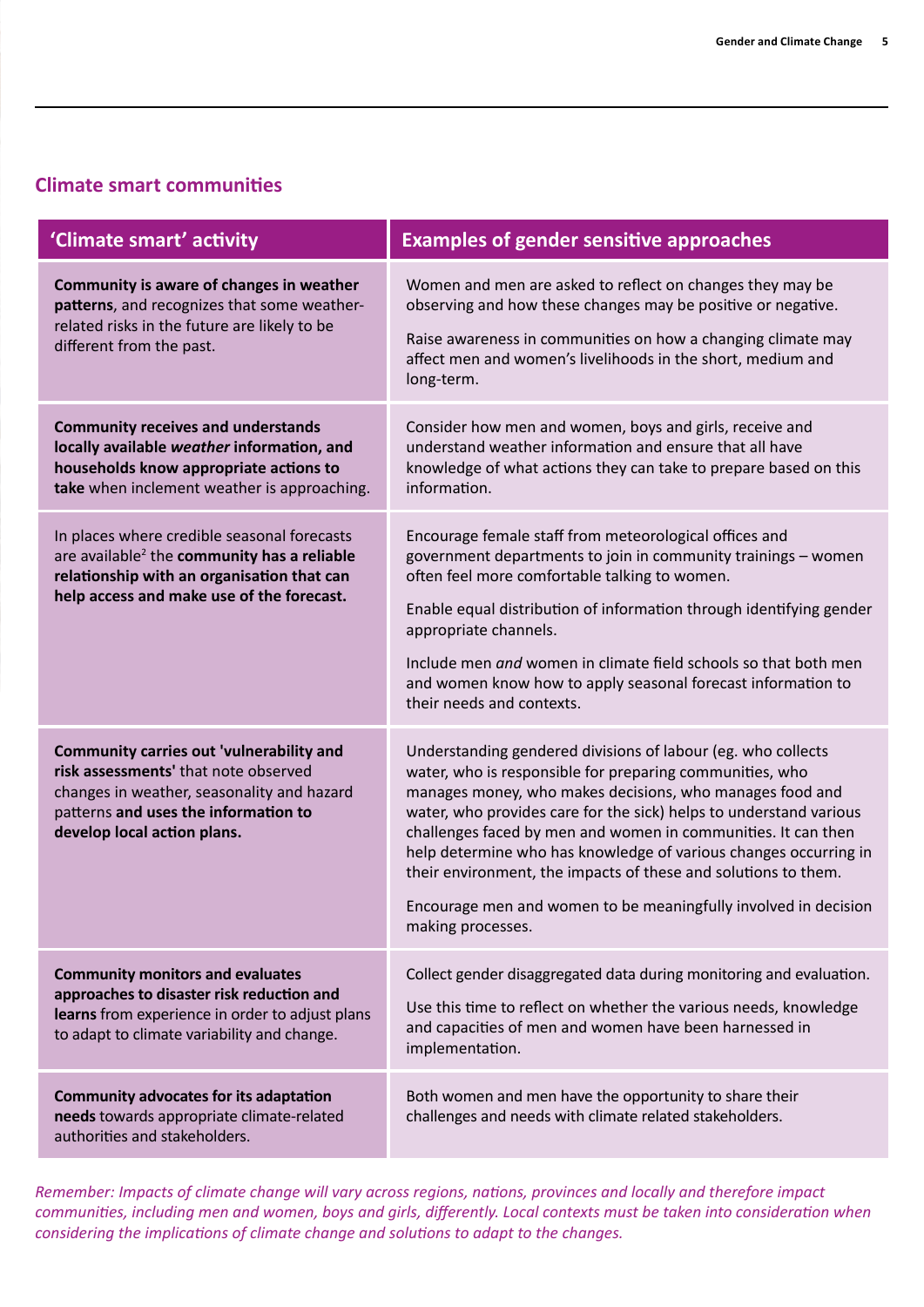# **Different responsibilities – different knowledge – different observations**

**6** 

Solomon Islands and Vanuatu Red Cross Societies undertake vulnerability and capacity assessments and planning with remote communities to work towards increasing community resilience to disasters and climate change. Focus group discussions in Solomon Islands and Vanuatu revealed that community members noticed changes occurring in their environment that may have linkages with climate change. In separate groups, men and women noticed different changes according to their responsibilities in the community. For example, to adapt to the increasing issues linked to climate change, the community has introduced new methods of gardening such as the basket gardens, or raising gardens to avoid contact with sea water.



Solomon Islands, Ghatere village, Kolombranga Island. Pepilyn Silas. To adapt to the increasing issues linked to climate change, the community has introduced new methods of gardening such as the basket gardens, or just by rising up the gardens to avoid them to be in contact with the sea water.

*Remember: Working with an economically and socially representative cross section of affected men and women is important for effective targeting, as is their participation in decision making processes (IFRC 2003).*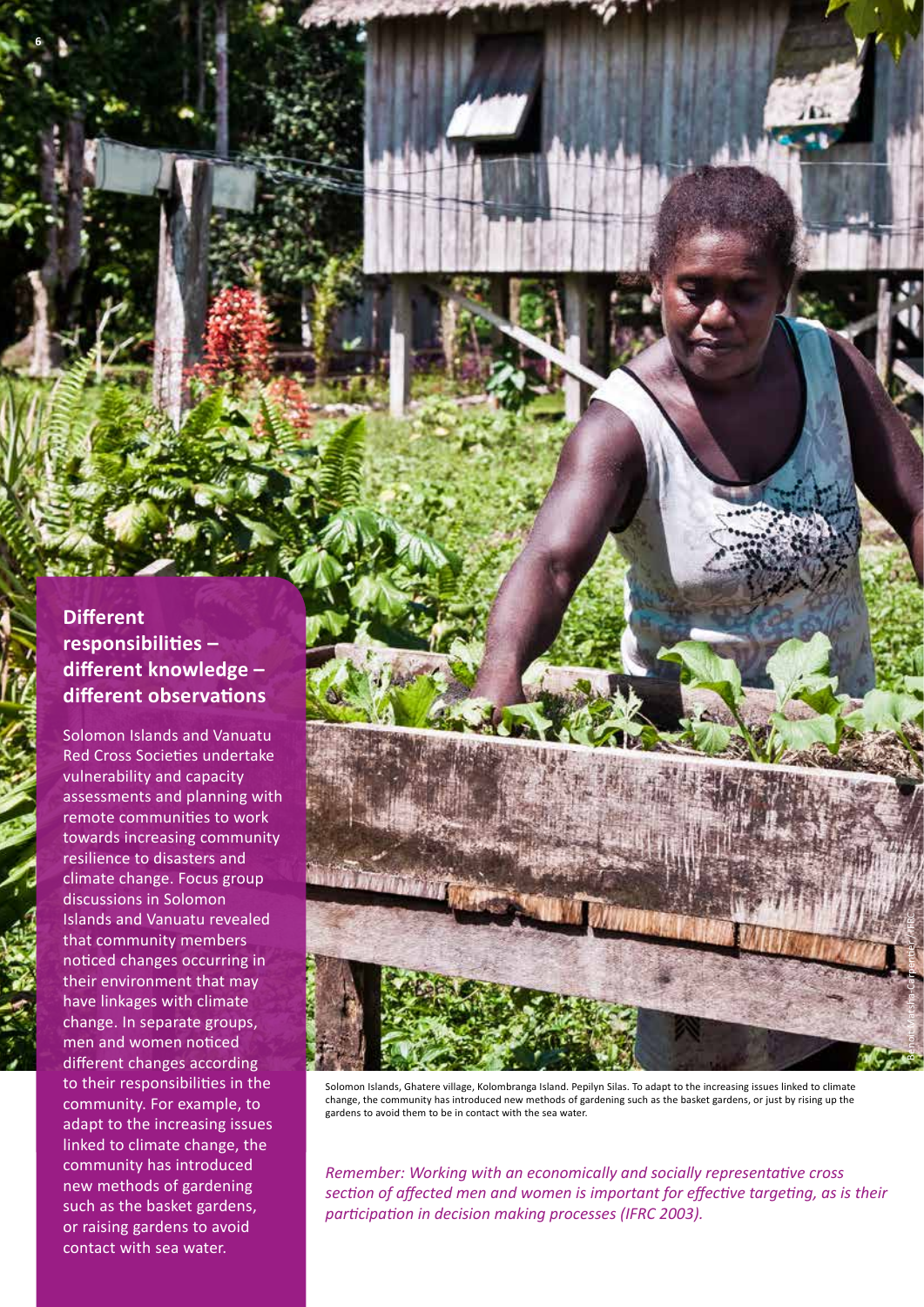# **Climate Smart National Societies**

| 'Climate smart' activity                                                                                                                                                                                                                                                                 | <b>Examples of gender sensitive approaches</b>                                                                                                                                                                                                                                                                                                                                                                                                                                                                                                                                                                                                                           |
|------------------------------------------------------------------------------------------------------------------------------------------------------------------------------------------------------------------------------------------------------------------------------------------|--------------------------------------------------------------------------------------------------------------------------------------------------------------------------------------------------------------------------------------------------------------------------------------------------------------------------------------------------------------------------------------------------------------------------------------------------------------------------------------------------------------------------------------------------------------------------------------------------------------------------------------------------------------------------|
| Within the National Society, knowledge on<br>changing climate risks is used to adjust work<br>plans and strategies.                                                                                                                                                                      | When planning, consider the implications of climate change for<br>various groups in society, including men and boys, women and girls.                                                                                                                                                                                                                                                                                                                                                                                                                                                                                                                                    |
| A core group of staff and volunteers can<br>facilitate dialogue on how natural climate<br>variability and climate change affects the<br>National Society's work - and can explain the<br>basic causes, trends, projections and impacts<br>to communities.                                | Recruit men and women as staff and volunteers. Gender<br>mainstreaming responsibilities should be included in the position<br>descriptions of all team members.<br>Develop an understanding of gender specific aspects of climate<br>change - the IFRC gender training pack provides useful case studies<br>to build upon.<br>Consider using an experienced gender trainer to develop a tailored<br>program/ or to modify existing training materials or to present a<br>session at climate change training events.                                                                                                                                                      |
| <b>National Society can guide communities</b><br>on how to consider seasonal forecast and<br>climate risk information in their community<br>action plans and on how to define 'Early<br>Actions' to be triggered by 'Early Warning'<br>signals.                                          | Ensure that women and men's access to and understanding of<br>early warning information is considered - remember that women<br>are often more risk averse than men and may take action sooner<br>rather than later in an impending disaster.<br>Ensure that both women and men are linked to disaster<br>preparedness measures that are associated with these early<br>warnings.                                                                                                                                                                                                                                                                                         |
| <b>National Society is able to document</b><br>community-level climate-smart<br>interventions to influence policy and<br>practice, where appropriate.                                                                                                                                    | When documenting the humanitarian implications of climate<br>change for reports, ensure participation and representation of both<br>men and women. In addition, consider the implications of climate<br>change for various groups in society, including men and boys,<br>women and girls.                                                                                                                                                                                                                                                                                                                                                                                |
| National Society makes use of dialogue<br>opportunities (e.g. meetings, national days<br>for actions, conferences) to raise awareness<br>of local adaptation needs, to shape local and<br>national policies, and to ensure resource<br>allocation reaches the most vulnerable<br>people. | You can use information collected about gender specific impacts<br>to highlight the humanitarian consequences of climate change.<br>Remember to not only highlight men and women's vulnerabilities -<br>but also their capacities to adapt.<br>Women can and should be involved in humanitarian diplomacy<br>surrounding climate change to ensure the needs and concerns of<br>both women and men are met.<br>In discussions with agencies responsible for creation and<br>distribution of early warnings consider the different needs and<br>accessibility of men and women in relation to the improvement of<br>weather and climate information formats/communication. |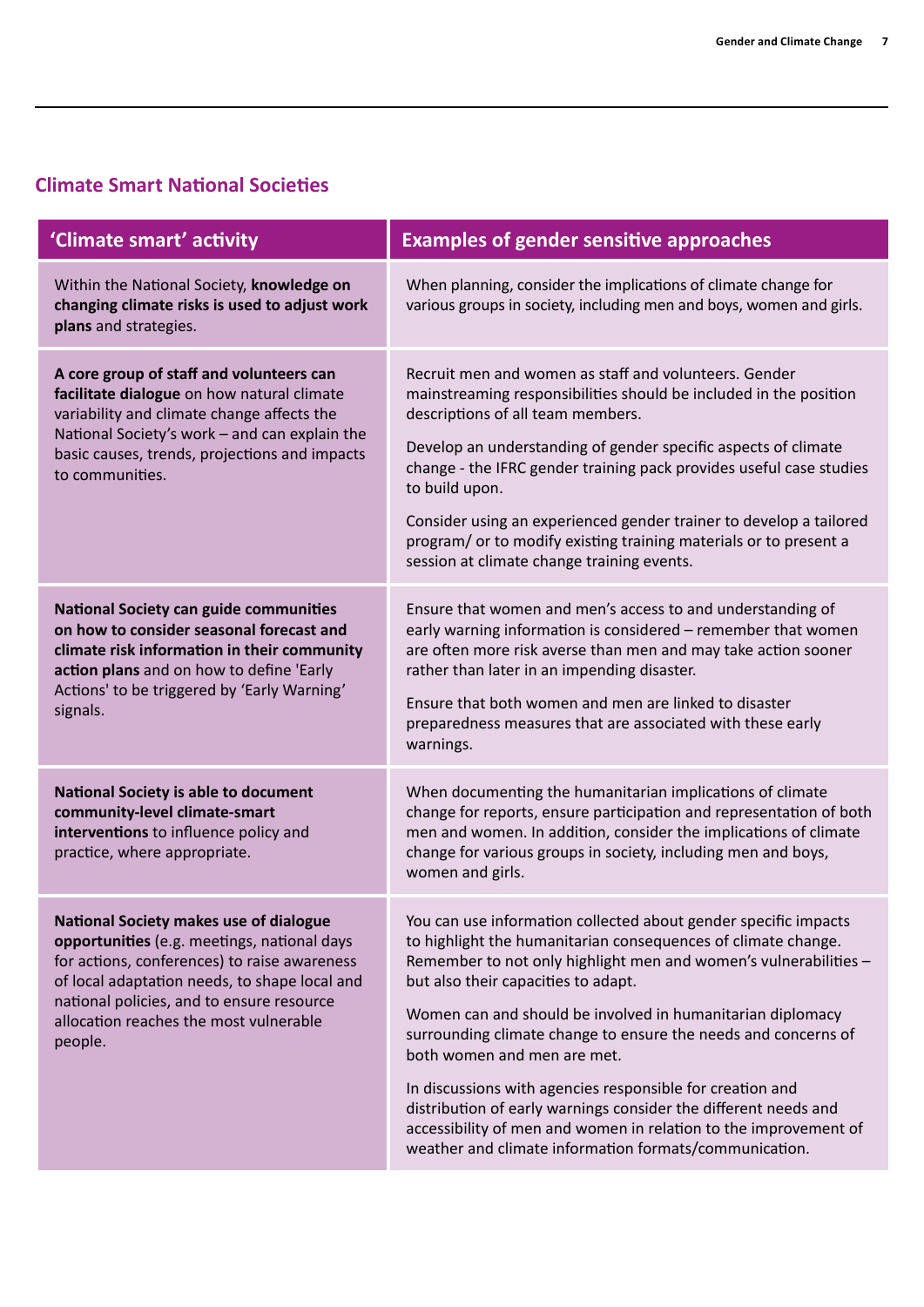

In the Sahel region the rainy season starts towards the end of the summer. Often the ground is so dry that it can't absorbe the water and local flooding occur. Climate change has made the rains erratic and farming and life in general is often plagued by to little or too much rain.

# **Understanding climate impacts on men and women through games**

Kenya is experiencing more extreme flooding as well as drought, sometimes in the same district or at the same time in different parts of the country. The Red Cross Red Crescent Climate Centre was involved in the design of a game that staff and volunteers of Kenya Red Cross could use to open conversations about gender implications of climate change with rural farming communities. The Kenya Red Cross has trained facilitators to use this game to deepen understanding within affected communities about climate risk strategies to cope with the changing weather patterns affecting agriculture. The game also opens up deep discussion about the implications of the additional pressures driven by climate change for women and girls vs. men and boys. The game enables discussion of a challenging topic in a nonchallenging environment. It also allows women and men to understand each other's situations better.

**More information climatecentre.org/site/games**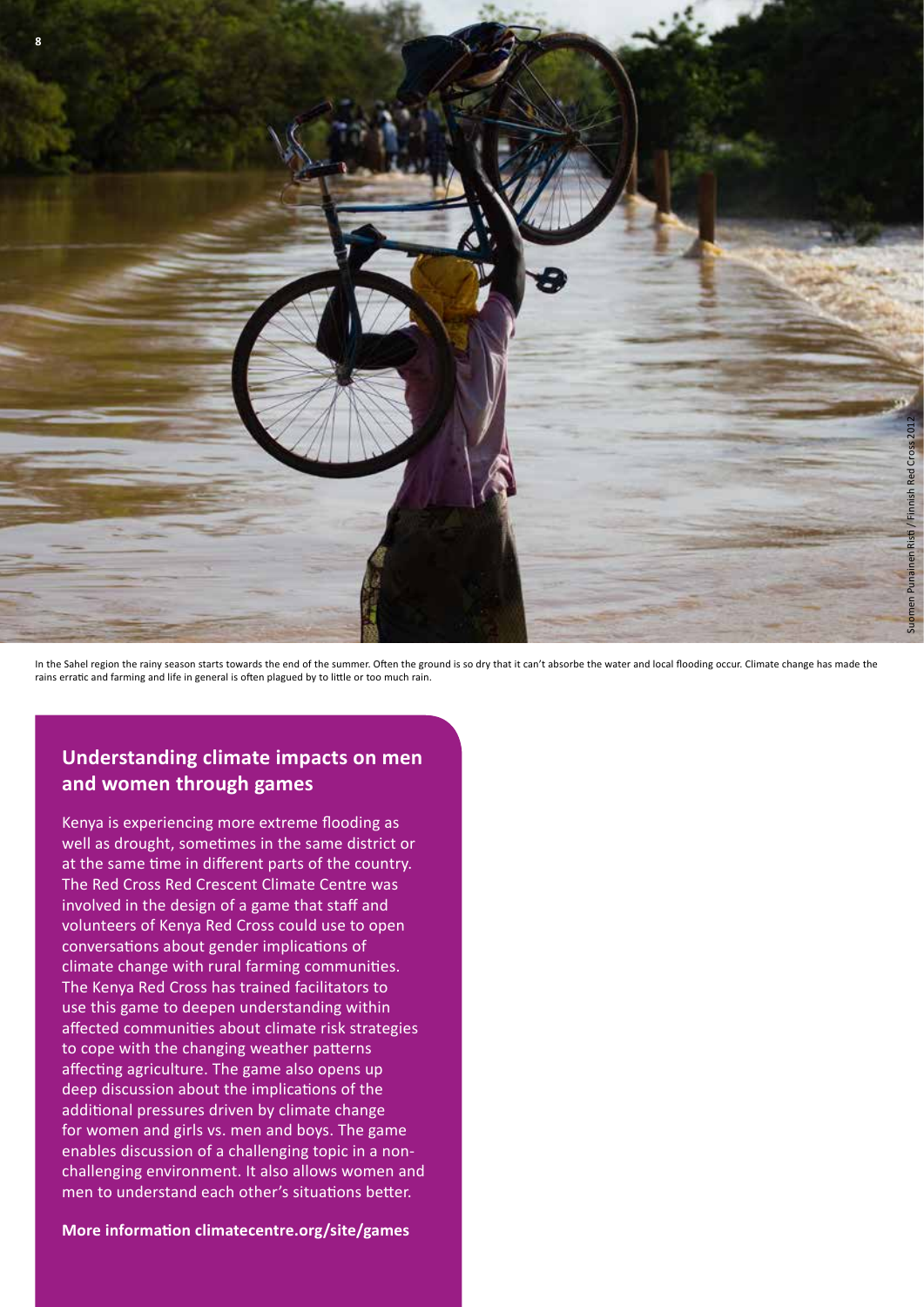

**This Pakistani family sit in front of the remains of their house after severe floods.** 

## **Management and training**

#### RESPONSIBILITIES

It is the program coordinator and/ or the team leader's responsibility to report on and plan for gender sensitive strategies and develop an understanding of gender specific aspects of climate change. Gender mainstreaming responsibilities should be included in the position descriptions of all team members.

#### TOOLS

Develop easy-to-use and relevant tools to support staff and volunteers. Adapt and use existing tools, and ensure information collection tools and reporting formats are always gender sensitive.

#### TRAINING

Develop culturally appropriate gender training programs for staff and local communities. Use the IFRC *Training Pack on Gender Issues* and other suitable tools (see Resources).

Ensure community-based emergency preparedness projects - such as disaster training and education programs – include both women and men and address their different needs and concerns.

Consider using an experienced gender trainer to develop a tailored program/ or to modify existing materials.

#### REPORTING

Make information collection tools and reporting formats gender sensitive. Gender disaggregated data should be collected and incorporated into all phases of disaster management program, from the initial vulnerability and capacity assessment to planning, implementation and evaluation.

#### RECRUITMENT

Recruit men and women as staff and volunteers. Gender sensitive recruitment should be part of an overall strategy – not only to ensure gender balance – but also so that all new staff and volunteers have an understanding of, and sensitivity to, gender and climate change. This may involve holding community forums to explain why both men and women are needed for programs, and recruiting in alternative ways, i.e. hiring people without literacy skills (in communities these are typically women) if the role doesn't require literacy.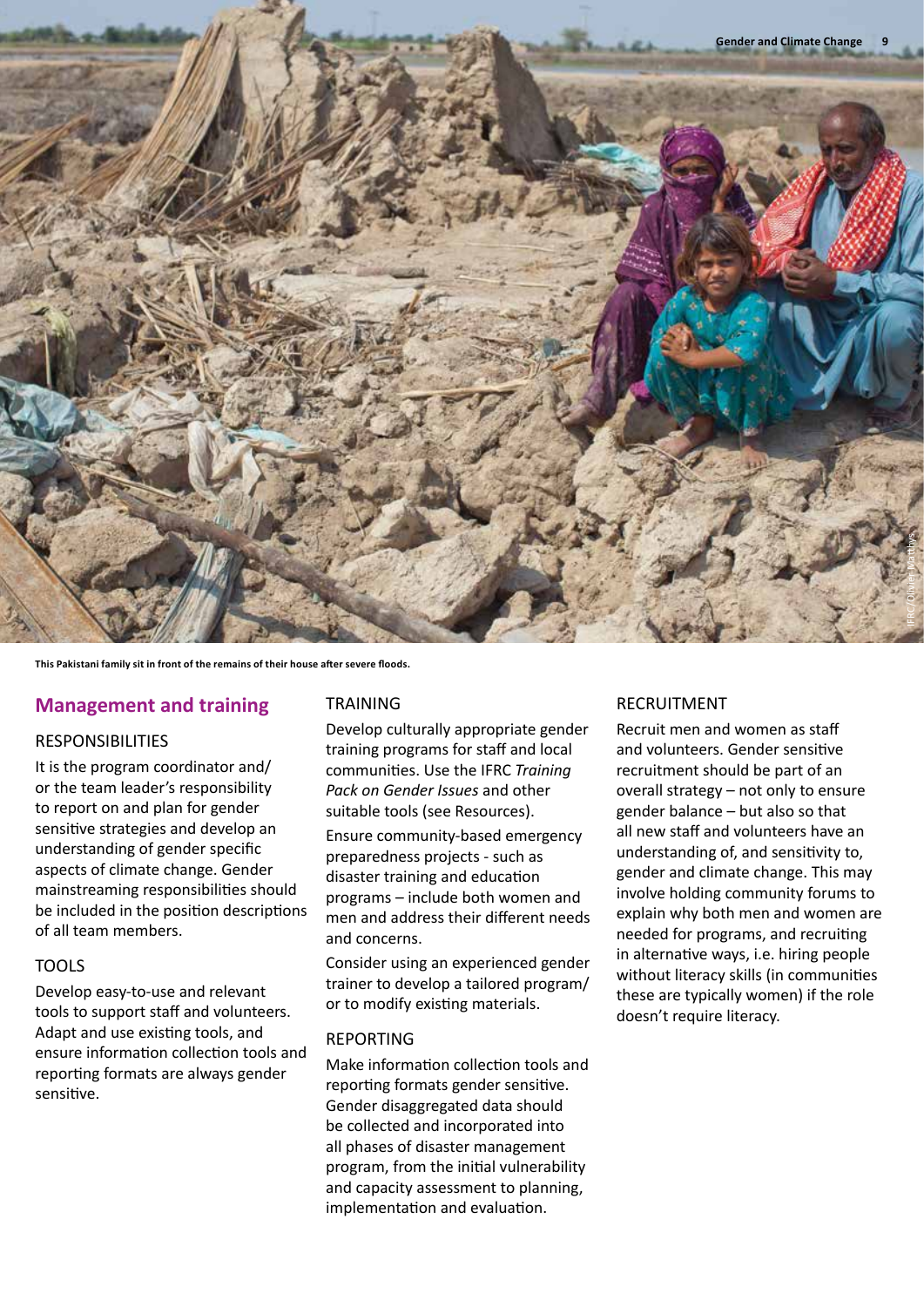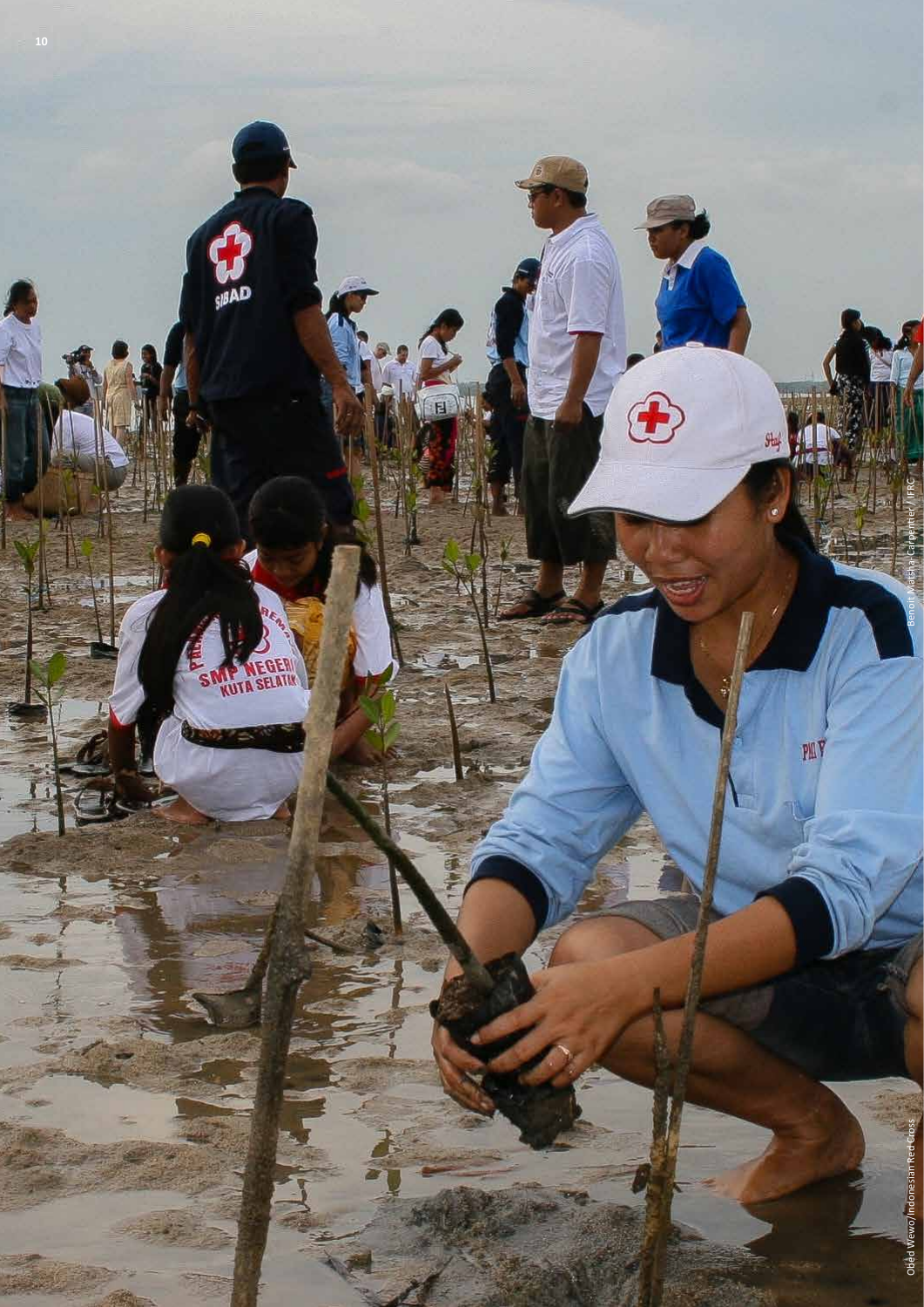#### **References & further guidance**

#### Footnotes

- 1. The Minimum Standards were developed as a practical checklist to help practitioners ensure their risk reduction efforts are climate smart and contribute to climate change adaptation, meaning that these efforts consider the future risk patterns induced by a changing climate, often including rising uncertainties. The Minimum Standards are not idealised solutions, but rather practical approaches to implement DRR activities in a way that is achievable.
- 2. Availability of skilled *seasonal* forecasts depends on *how and where in the world* El Niño and La Niña events influence regional weather patterns

#### Red Cross Red Crescent Sources

International Federation of Red Cross and Red Crescent Societies, *Gender Policy*

International Federation of Red Cross and Red Crescent Societies, 2010, *A Practical Guide to Gender- Sensitive Approaches for Disaster Management*, Asia Pacific Zone.

International Federation of Red Cross and Red Crescent Societies, 2003, *Gender Perspectives: A collection of case studies for training purposes*

*Red Cross Red Crescent Climate Centre, 2008, Red Cross Red Crescent Climate Guide*, www.climatecentre.org/site/publications/85

*Red Cross Red Crescent Climate Centre 2013, Minimum standards for climate smart disaster risk reduction*, www.climatecentre.org/site/ minimumstandards

#### Other Sources

Australian Department of Foreign Affairs and Trade, http://aid.dfat.gov.au/LatestNews/Pages/png-men-champion-gender-equality.aspx

Dankelman, I. 2010, *Gender and Climate Change: An introduction*, EarthScan, London.

Oxfam, 2012, *Gender, Disaster Risk Reduction, and Climate Change Adaptation: A Learning Companion Oxfam Disaster Risk Reduction and Climate Change Adaptation Resources* http://www.gdnonline.org/resources/OxfamGender&ARR.pdf

Intergovernmental Panel on Climate Change (2014) Climate Change 2014: Impacts, Adaptation, and Vulnerability. Part A: Global and Sectoral Aspects. Contribution of Working Group II to the Fifth Assessment Report of the Intergovernmental Panel on Climate Change. Cambridge University Press, Cambridge, United Kingdom and New York, NY USA.

Intergovernmental Panel on Climate Change (2012) Managing the Risks of Extreme Events and Disasters to Advance Climate Change Adaptation. A Special report of Working Groups I and II of the Intergovernmental Panel on Climate Change, Cambridge University Press, Cambridge

Patt A, Daze A, Suarez P. 2009, Gender and climate change vulnerability: What's the problem, what's the solution? in M. Ruth, M.E. Ibarraran (eds) *Distributional Impacts of Climate Change and Disasters: Concepts and Cases.* 

Plan International, 2013, *State of the world's girls: In Double Jeopardy:* Adolescent girls and Disasters, http://plan-international.org/girls/reports-andpublications/the-state-of-the-worlds-girls-2013.php?lang=en

IUCN, UNDP, Global gender and climate alliance, *Training manual on gender and climate change* http://uicn.org/what/tpas/climate/resources/ publications/?uPubsID=3592

Global gender and climate alliance, http://www.gender-climate.org/

United Nations Framework Convention on Climate Change, 2013, *Best practices and available tools for the use of indigenous and traditional knowledge and practices for adaptation, and the application of gender-sensitive approaches and tools for understanding and assessing impacts, vulnerability and adaptation to climate change.*

UNDP 2007, Poverty Eradication, *MDGs and Climate Change*, UNDP, New York